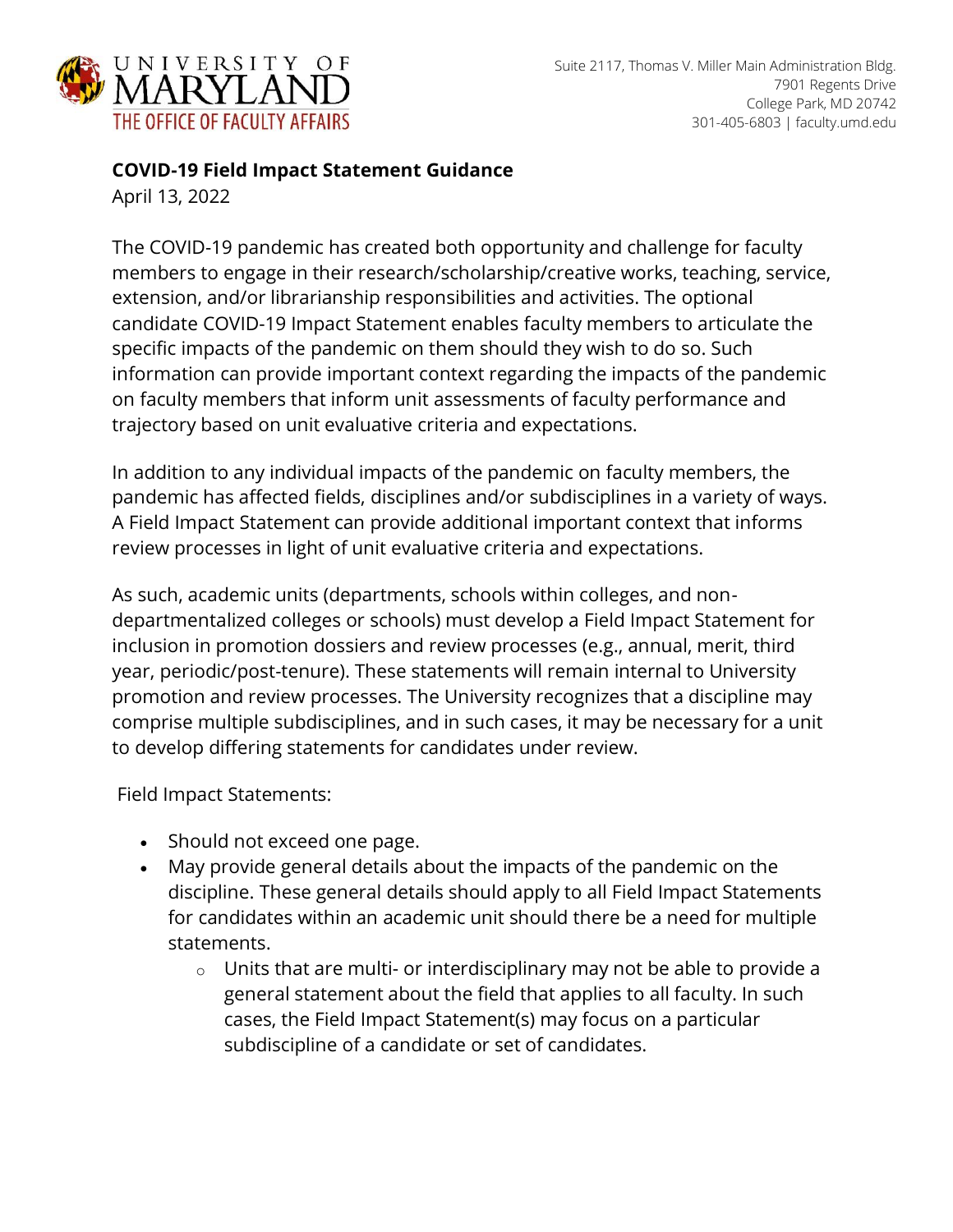- May include additional specific details regarding a candidate's particular subdiscipline, if applicable.
- Should be developed and adopted by unit faculty through normal unit governance processes.

A suggested structure for Field Impact Statements is:

- 1. A general/broad statement regarding the impact of the COVID-19 pandemic on the discipline (if possible).
	- a. Units may wish to focus on broad impacts such as the inability or limited to conduct human subjects research; the impact of the University's closure or limited operations of lab facilities; restrictions on travel; the inability of faculty members to access research materials at libraries, archives, or other institutions; extended review times for peer reviewed scholarship; and/or the inability to access or engage with communities essential to faculty research).
- 2. A more specific statement regarding the impact of the pandemic regarding University actions on the unit and its faculty.
	- a. These may include the closure of labs and/or the limited ability to engage in laboratory-based research; limitations on human subjects research; limitations on travel; inability to secure certain equipment essential for research due to supply chain constraints; ongoing access issues to essential materials (e.g., in archives or other facilities that remain closed or have limited access); and/or the inability to complete lab or other essential research space renovations.
- 3. A statement, if relevant, regarding the impacts of the pandemic on the review candidate's particular subdiscipline.

In addition to the optional COVID Impact Statement by candidates who elect to provide one, the Field Impact Statements are intended to further contextualize the impacts of the pandemic on candidates under review. Internal reviewers should consider both candidate (if provided) and Field Impact Statements in rendering their assessment of candidate performance in light of unit criteria and expectations. Appendix A provides additional guidance and information that may be useful for the development of Field Impact Statements.

The University anticipates that COVID-19 pandemic promotion and review measures will be in effect through the 2026-2027 academic year. University issued guidance will be reviewed annually by the Office of Faculty Affairs for any necessary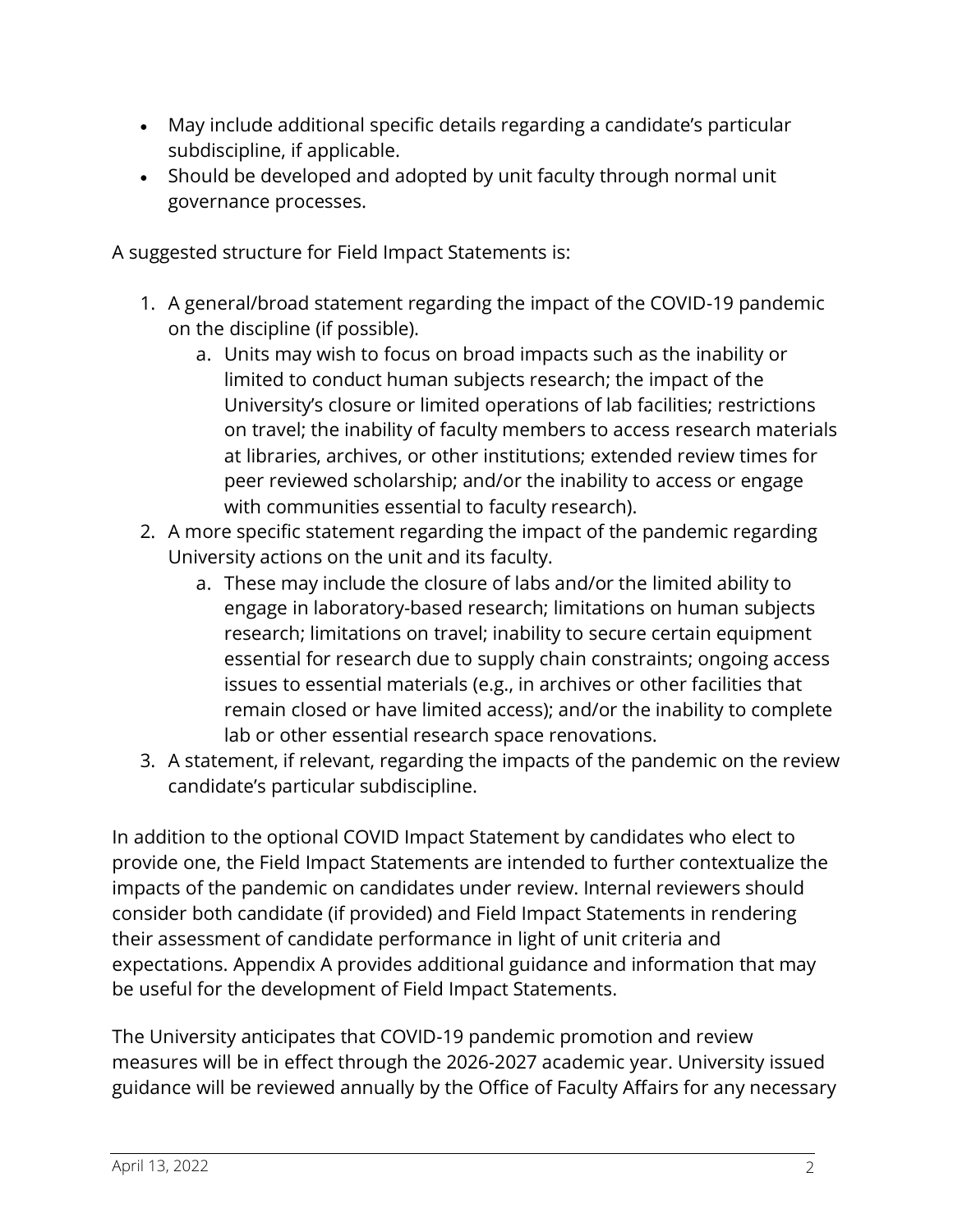and appropriate updates. Given the evolving nature of the COVID-19 pandemic, Unit Field Impact Statements should be reviewed each year prior to initiating unit (e.g., merit, annual, periodic) and promotion (e.g., tenure, promotion) reviews.

## **Appendix A: University Research and Travel Restrictions Timeline and Considerations for Unit Field Impact Statements**

| <b>Research</b><br><b>Phase/Restriction</b> | <b>Definition</b>                                                                                                                                                                                      | <b>Effective Dates</b>          |
|---------------------------------------------|--------------------------------------------------------------------------------------------------------------------------------------------------------------------------------------------------------|---------------------------------|
| Phase 0                                     | Severe research restrictions. Defined as<br>one person per lab to prepare research<br>spaces for reopening.                                                                                            | March 21, 2020-June<br>7,2020   |
|                                             | In addition, human subjects, clinical, and<br>community-based research were<br>suspended.                                                                                                              |                                 |
| <b>Travel</b>                               | All University-sponsored travel suspended.                                                                                                                                                             | March 9, 2020-July<br>23, 2020  |
| Phase I                                     | Limited presence. Defined as 25% of all<br>researchers are back in their campus labs.<br>Limited resumption of human<br>subjects/clinical research. Community-<br>based research suspension continued. | June 8, 2020-August<br>23, 2020 |
| <b>Travel</b>                               | Limited essential University-funded<br>domestic travel permitted with approval<br>by Dean or Vice President. University-<br>funded International travel prohibited                                     | July 24, 2020-May 12,<br>2021   |
| Phase II                                    | Intermediate presence. Defined as up to<br>50% of researchers to return<br>to their campus labs.                                                                                                       | August 24, 2020-April<br>4,2021 |
|                                             | Human subjects/clinical research on a<br>case-by-case basis. Community-based<br>research suspension continued.                                                                                         |                                 |

University of Maryland Timeline of COVID-19 Campus Actions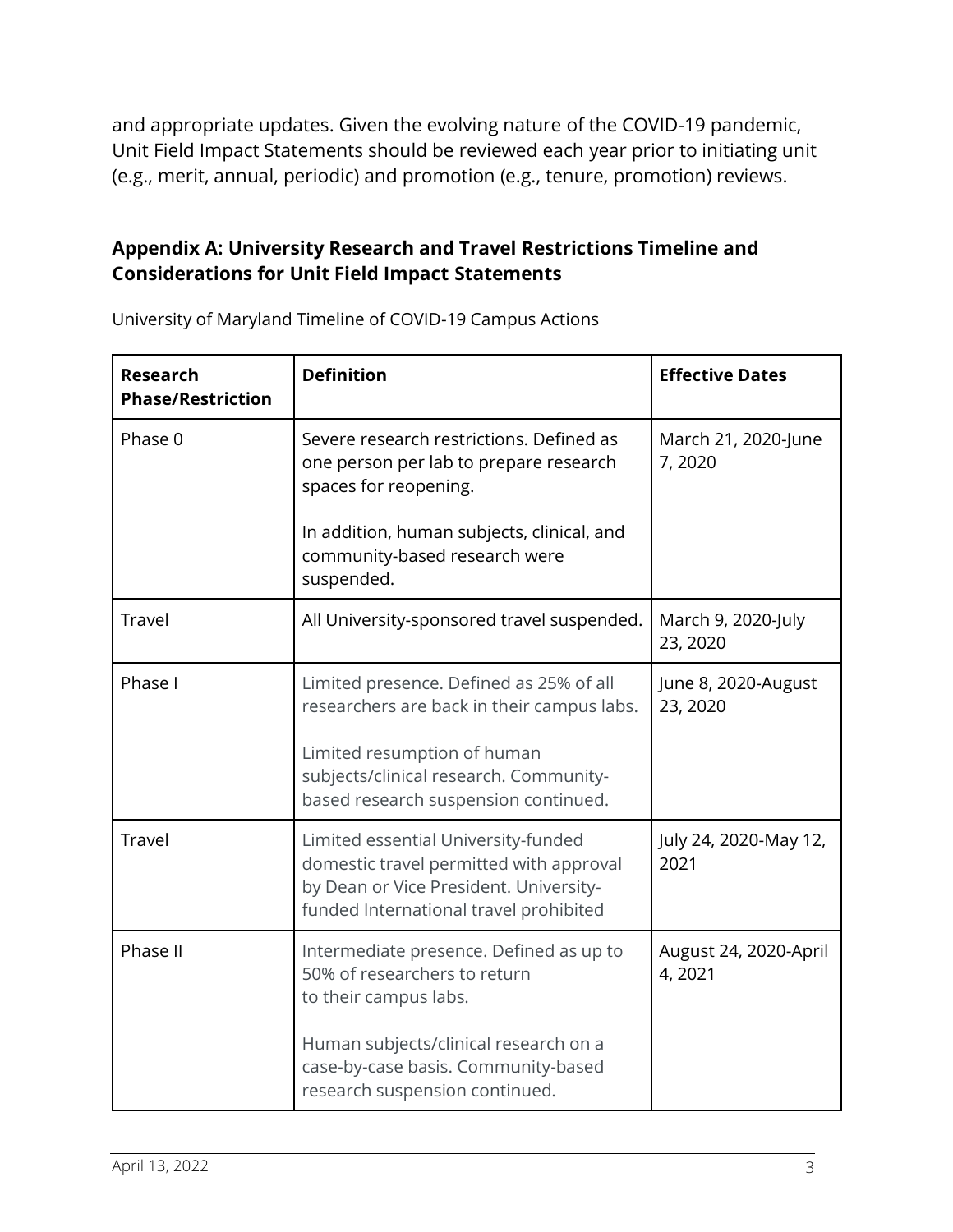| Travel    | University-funded domestic travel<br>permitted. Exception to University-funded<br>international travel prohibition with<br>approval from Dean or Vice President. | May 13, 2021-present          |
|-----------|------------------------------------------------------------------------------------------------------------------------------------------------------------------|-------------------------------|
| Phase III | Full resumption. Defined as up to 75% of<br>researchers to return to their campus<br>labs.                                                                       | April 5, 2021-May 27,<br>2021 |
|           | Human subjects/clinical research on a<br>case-by-case basis. Community-based<br>research suspension continued.                                                   |                               |
|           | 100% lab occupancy.                                                                                                                                              | May 28, 2021-present          |
|           | Human subjects/clinical research enabled<br>fully with COVID health and safety<br>requirements in place. Community-based<br>research suspension lifted.          |                               |

## **Considerations**

The questions below and considerations are provided to facilitate the development of unit Field Impact Statements. It is not possible to capture all the specific impacts on a field, discipline, subdiscipline, or functional area (e.g., Extension and Libraries) and thus the considerations below are illustrative and not exhaustive.

- What were/continue to be the impacts of travel restrictions imposed by the University on the field, discipline, and/subdisciplines?
- What were/continue to be the impacts of University restrictions or restrictions by other entities (e.g., county governments, city governments, state governments, archives, libraries) – e.g., access to labs, studios, clinical activities, performances, exhibits, archives, libraries – on the field, discipline, and/or subdisciplines?
	- o Were performance/exhibition venues closed? Have they reopened?
	- o Were performances/exhibitions canceled?
	- o Was access limited and/or restricted to research requiring access to animals, plants, or other specific subjects? Once faculty members were able to access research sites, was time/effort required (or still